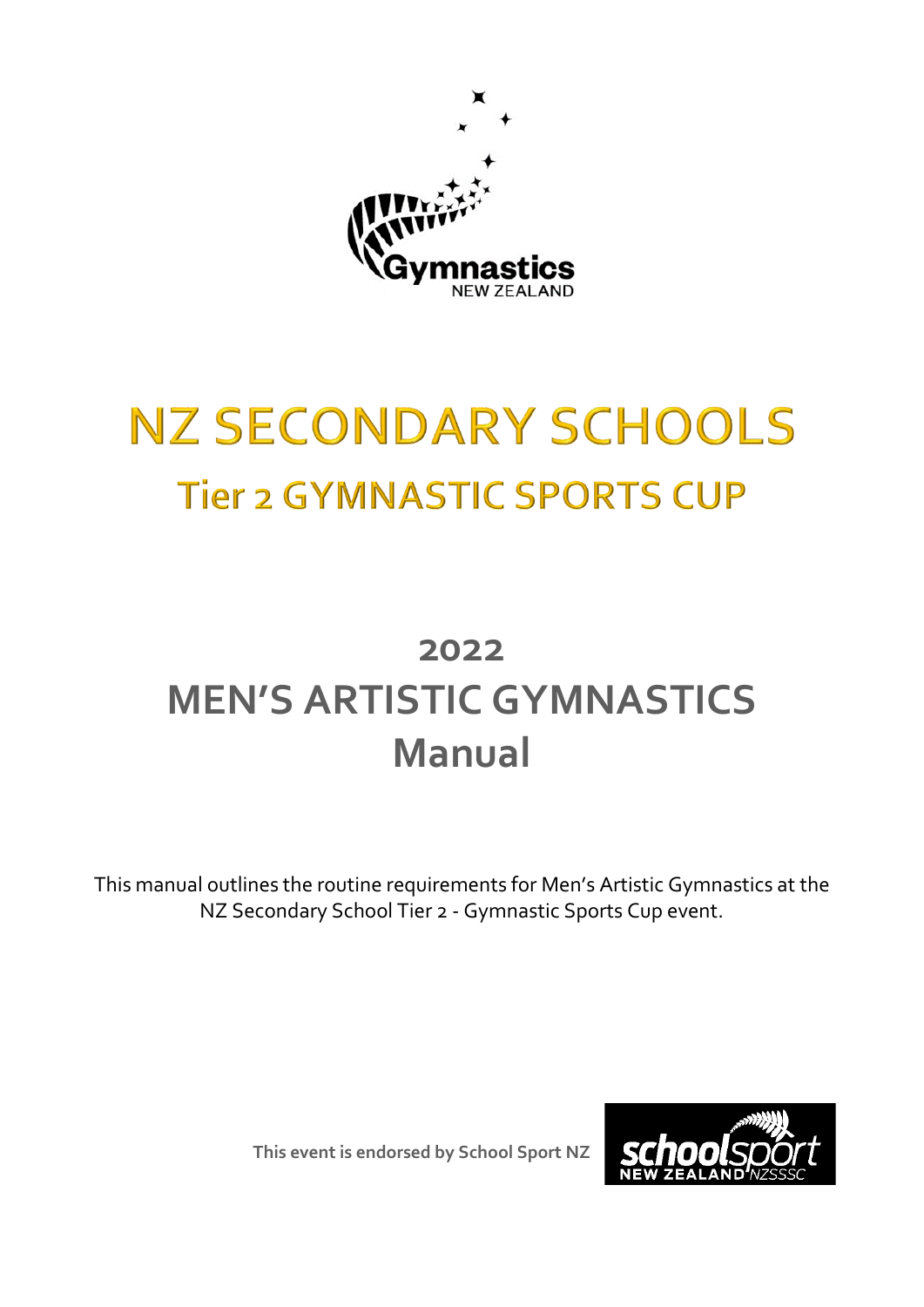### **COMPETITION DIVISIONS**

The following table shows the divisions offered for Men's Artistic Gymnastics. This is a guideline - teachers and coaches are encouraged to place students in the division that best meets their current abilities.

| <b>MEN'S ARTISTIC GYMNASTICS (WAG)</b> |                                                                                                                                                                                                                                            |                                                                                                                                               |                                                                                                     |  |
|----------------------------------------|--------------------------------------------------------------------------------------------------------------------------------------------------------------------------------------------------------------------------------------------|-----------------------------------------------------------------------------------------------------------------------------------------------|-----------------------------------------------------------------------------------------------------|--|
| <b>Division</b>                        | Criteria                                                                                                                                                                                                                                   | Category                                                                                                                                      | Requirements                                                                                        |  |
| MAG Grade 1                            | For students and beginners<br>learning gymnastics.<br>No retired competitive<br>gymnasts                                                                                                                                                   | Individual Apparatus<br>Certificates $-1^{st} - 3^{rd}$ .<br>Individual All-around medals<br>$-1^{st} - 3^{rd}$ . (top 3 apparatus<br>scores) | Apparatus: Vault, Floor,<br>Rings, Parallel Bar, High Bar<br>Choose 3 or 4 apparatus to<br>perform  |  |
| MAG Grade 2                            | Recommended for,<br>Students in school-based<br>gymnastics, Recreational<br>club gymnasts,<br>No retired competitive<br>gymnasts                                                                                                           | Individual Apparatus<br>Certificates $-1^{st} - 3^{rd}$ .<br>Individual All-around medals<br>$-1^{st}-3^{rd}$ . (top 3 apparatus<br>scores)   | Apparatus: Vault, Floor,<br>Rings, Parallel Bar, High Bar<br>Choose 3 or 4 apparatus to<br>perform  |  |
| MAG Grade 3                            | Recommended for,<br>Advanced recreational club<br>gymnasts, Retired MAG<br>gymnasts Level $1 - 4$<br>This division may also suit<br>students from other<br>gymnastics codes.<br>No current MAG who has<br>competed in the current<br>year. | Individual Apparatus<br>Certificates $-1^{st} - 3^{rd}$ .<br>Individual All-around medals<br>$-1^{st}-3^{rd}$ . (top 3 apparatus<br>scores)   | Apparatus: Vault, Floor,<br>Rings, Parallel Bar, High Bar<br>Choose 3 or 4 apparatus to<br>perform. |  |
| <b>MAG Open</b><br>Grade               | Recommended for,<br><b>Retired MAG Gymnasts</b><br>Levels 4+,<br>No current MAG who has<br>competed in the current<br>year.                                                                                                                | Individual Apparatus<br>Certificates $-1^{st} - 3^{rd}$ .<br>Individual All-around medals<br>$-1^{st}-3^{rd}$ . (top 3 apparatus<br>scores)   | Apparatus: Vault, Floor,<br>Rings, Parallel Bar, High Bar<br>Choose 3 or 4 apparatus to<br>perform. |  |

#### **JUDGING**

Routines are performance judged. No difficulty or bonuses apply.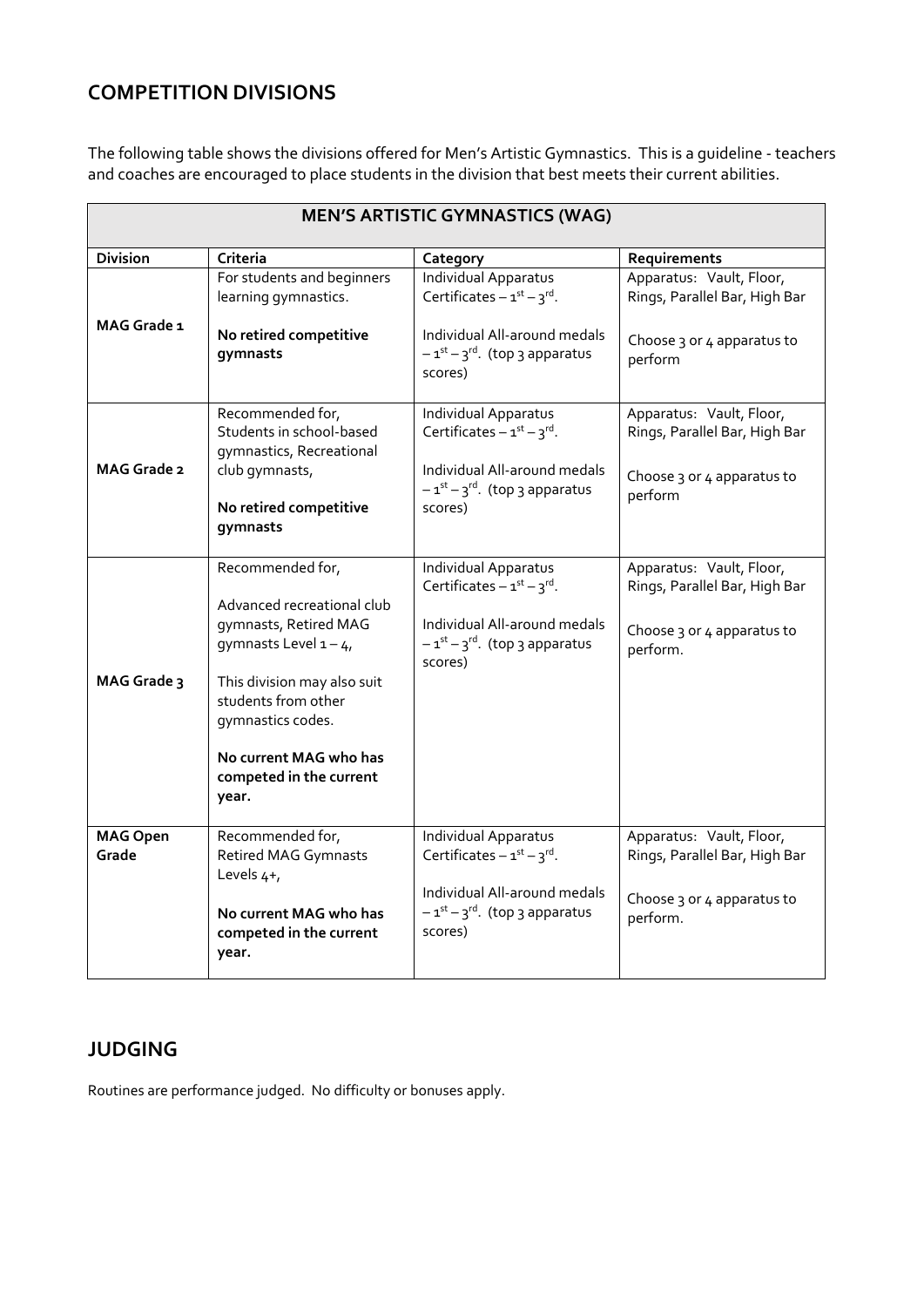## **MAG ROUTINE REQUIREMENTS**

## **MAG GRADE 1**

Choose a minimum of 3 and a maximum of four apparatus to perform.

| <b>MAG Grade 1 - VAULT</b>                                                                                                              | Perform two vaults.<br>This may be two different vaults or the same vault performed twice.                           |  |
|-----------------------------------------------------------------------------------------------------------------------------------------|----------------------------------------------------------------------------------------------------------------------|--|
| Dive Roll                                                                                                                               | Round-off                                                                                                            |  |
| Run to dive roll. Run jump off bead board, use of underarm<br>swing to dive roll, show flight in air. Roll up to stand on<br>crash mat. | Run to, straight jump to land on 6ocm long box or<br>equivalent stacked mats. Step to round-off 14 turn<br>dismount. |  |
| $\overline{\phantom{a}}$                                                                                                                |                                                                                                                      |  |

| <b>MAG Grade 1 - FLOOR</b>                         |                |                      | Skills can be performed in any order. Additional movements may be required to connect skills.<br>50 Seconds maximum. |                                        |                                      |                                                             |  |
|----------------------------------------------------|----------------|----------------------|----------------------------------------------------------------------------------------------------------------------|----------------------------------------|--------------------------------------|-------------------------------------------------------------|--|
| Skill 1: Stretch                                   | Skill 2: Jump  | Skill 3: Supports    | Skill 4: Balance                                                                                                     | Skill 5: Handstand                     | Skill 6: Acro 1                      | Skill 7: Acro 2                                             |  |
| Choose one                                         | Jump half turn | Choose one           | Choose one                                                                                                           | Choose one                             | Choose one                           | Choose one                                                  |  |
| Reach for toes in<br>straddle, sitting or          |                | Front support, 2 sec | Step forward to hold<br>scale balance, 2 sec                                                                         | Step into momentary<br>handstand, step | Forward roll to<br>optional exit     | Cartwheel to optional<br>side or 1⁄4 turn (step             |  |
| standing.                                          |                | Rear Support, 2 sec  | hold, step down.                                                                                                     | down.                                  | Roll back to shoulder                | in) finish.                                                 |  |
| Reach for toes in<br>pike, sitting or<br>standing. |                | One full press-up    | Sitting, lift legs to v-<br>sit balancing with<br>arms out to side, 2<br>sec hold.                                   | <b>Tuck Handstand</b>                  | stand.<br>Backward roll to<br>squat. | Backward Roll,<br>optional exit, for<br>example to straddle |  |

2022 NZSS MAG CUP Manual Gymnastics New Zealand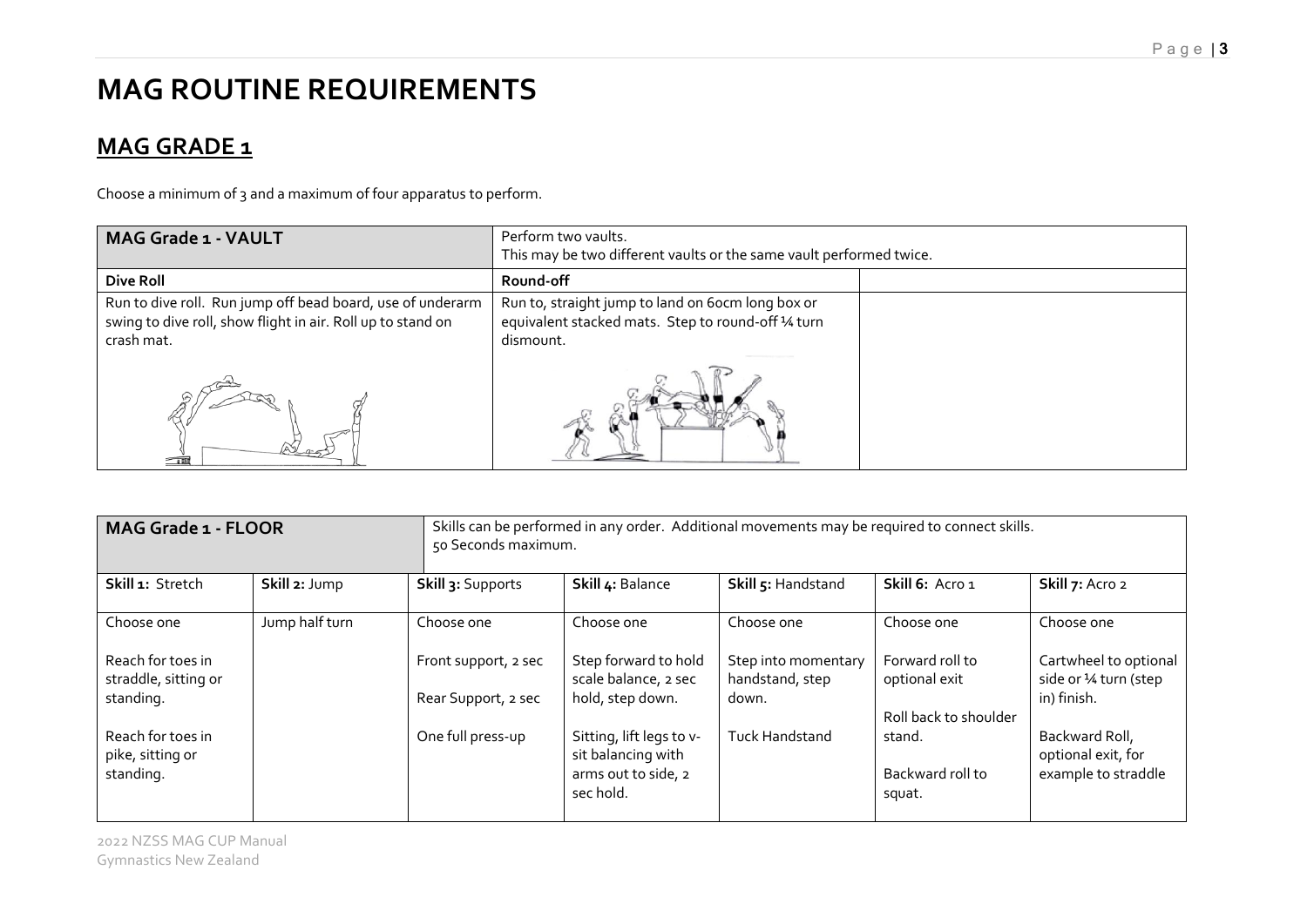| <b>MAG Grade 1 - RINGS</b>                                                         | Perform the following routine in order                     |                        |                                                                                                          |
|------------------------------------------------------------------------------------|------------------------------------------------------------|------------------------|----------------------------------------------------------------------------------------------------------|
| Tuck hold                                                                          | <b>Inverted Tuck</b>                                       | <b>Inverted Pike</b>   | Dismount                                                                                                 |
| Start hanging on rings. Lift legs up to a<br>tuck hold position hold for 2 seconds | Lift to upside down to inverted tuck hold<br>for 2 seconds | Lower to inverted Pike | From pike lower down to initiate 2<br>swings to dismount (back, front,<br>back, front, back to dismount) |

| <b>MAG Grade 1 - PARALLEL BAR</b>       | Perform the following routine in order     |                                            |                                          |
|-----------------------------------------|--------------------------------------------|--------------------------------------------|------------------------------------------|
| Tuck hold                               | Straddle sit                               | <b>Swings</b>                              | <b>Dismount</b>                          |
| From a box, place hands on end of bars, | Lower legs to straight, lift straight legs | Lift legs off the bar and lower to swing   | On last back swing, release bar and land |
| jump to momentary straight support.     | through pike to place legs on bar in       | back,                                      | on mat                                   |
|                                         | straddle sit.                              | Swing forward, back                        |                                          |
| Lift to show a Tuck Hold (2 seconds)    |                                            | $-$ body above $45^{\circ}$ height on back |                                          |
|                                         |                                            | swings.                                    |                                          |

| <b>MAG Grade 1 - HIGH BAR</b>                                         | Perform the following routine in order                             |                                                                  |                                              |
|-----------------------------------------------------------------------|--------------------------------------------------------------------|------------------------------------------------------------------|----------------------------------------------|
| <b>Tuck hold</b>                                                      | <b>Tension Swings</b>                                              | <b>Tap Swings</b>                                                | Dismount                                     |
| Lift to straight hang. Lift legs to tuck<br>hang, hold for 2 seconds. | From L-Hang press legs backward to<br>tight arch, dish, arch, dish | Perform two tap swings - backward,<br>forward, backward, forward | On third swing backward release to<br>stand. |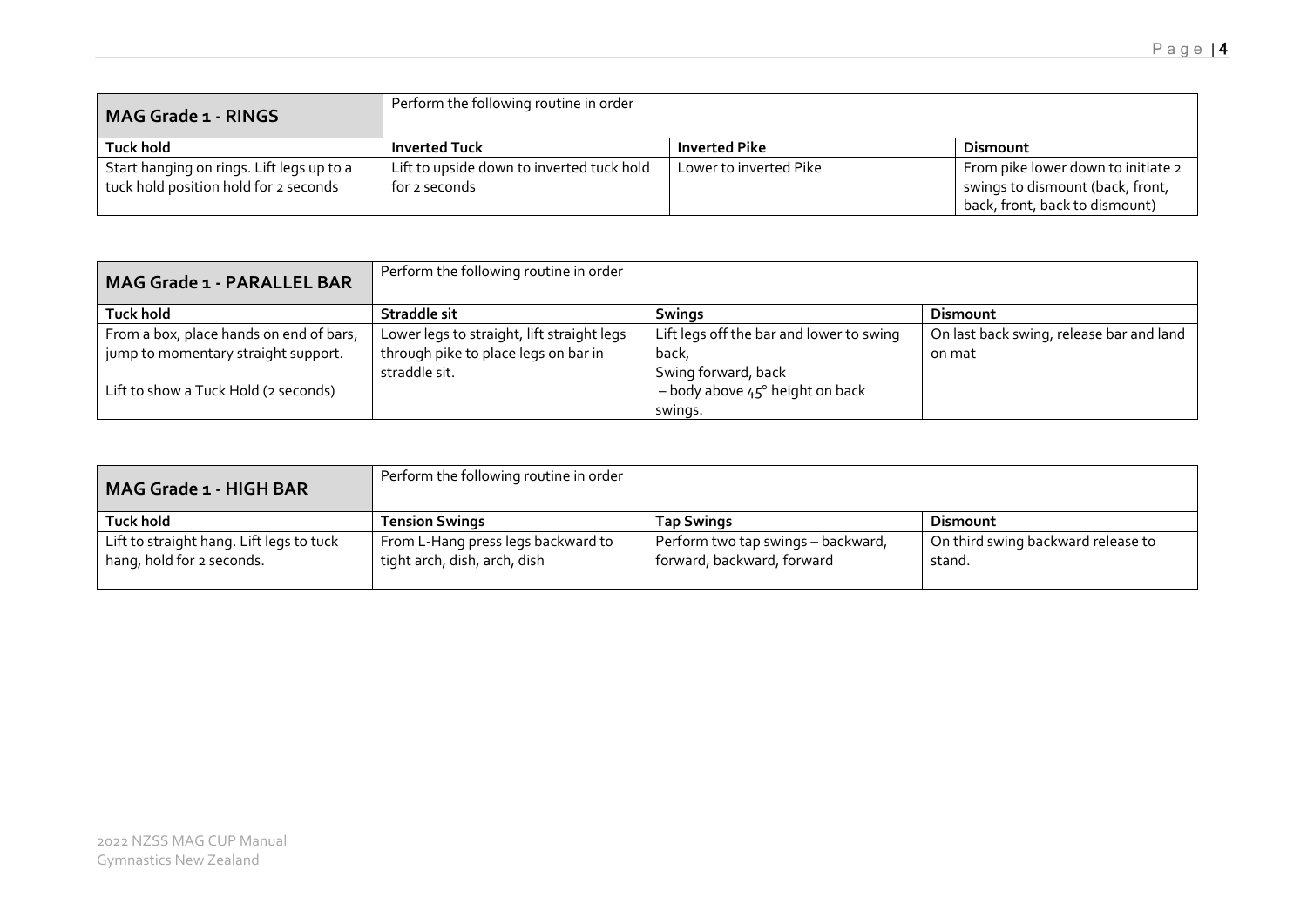## **MAG GRADE 2**

| <b>MAG Grade 2 - VAULT</b>                                                                                                    | Perform two vaults.<br>This may be two different vaults or the same vault performed twice.            |                                  |  |
|-------------------------------------------------------------------------------------------------------------------------------|-------------------------------------------------------------------------------------------------------|----------------------------------|--|
| <b>Tucked Salto</b>                                                                                                           | Dive Roll                                                                                             | Round-off                        |  |
| Stand on box top, jump off mini tramp<br>$-100$<br>to tuck salto to land on crash mat to<br>89<br>stand. (landing not judged) | Run jump off bead board to dive roll, show flight in air.<br>Roll up to stand on crash mat (fat mat). | Spring to round-off over box top |  |

| MAG Grade 2 - FLOOR                                                                                            |                             | Skills can be performed in any order. Additional movements may be required to connect skills.<br>50 Seconds maximum. |                                         |                                                                                                                                                                                                                                 |                                                                                                                                                                         |                                                                              |
|----------------------------------------------------------------------------------------------------------------|-----------------------------|----------------------------------------------------------------------------------------------------------------------|-----------------------------------------|---------------------------------------------------------------------------------------------------------------------------------------------------------------------------------------------------------------------------------|-------------------------------------------------------------------------------------------------------------------------------------------------------------------------|------------------------------------------------------------------------------|
| Skill 1: Stretch or<br>strength                                                                                | Skill 2: Jump               | Skill 3: Supports                                                                                                    | Skill 4: Balance                        | Skill 5: Handstand                                                                                                                                                                                                              | Skill 6: Acro 1                                                                                                                                                         | Skill 7: Acro 2                                                              |
| Choose one                                                                                                     | Choose one                  | Choose one                                                                                                           | Show a balance of                       | Choose one                                                                                                                                                                                                                      | Choose one                                                                                                                                                              | Choose one                                                                   |
| Show two full press-<br>ups.<br>Pike stretch to toes,<br>sitting or standing<br><b>Splits</b><br><b>Bridge</b> | Jump full turn<br>Tuck jump | Side support, hold 2<br>seconds<br>Front support, roll<br>over with straight<br>body to rear support,                | choice on one foot<br>eg. scale balance | Show full handstand,<br>2 sec hold, step<br>down.<br>From standing step<br>through lunge to<br>handstand forward<br>roll.<br>From tuck place<br>hands on floor and<br>straddle jump to<br>Handstand, step<br>down to join feet. | Forward roll, jump<br>half turn<br>Take a few steps to<br>jump into a dive roll.<br>Backward roll, to<br>front support<br>Cartwheel, step half<br>turn at end of floor. | Cartwheel,<br>Cartwheel, optional<br>finish.<br>Round off, straight<br>jump. |

2022 NZSS MAG CUP Manual Gymnastics New Zealand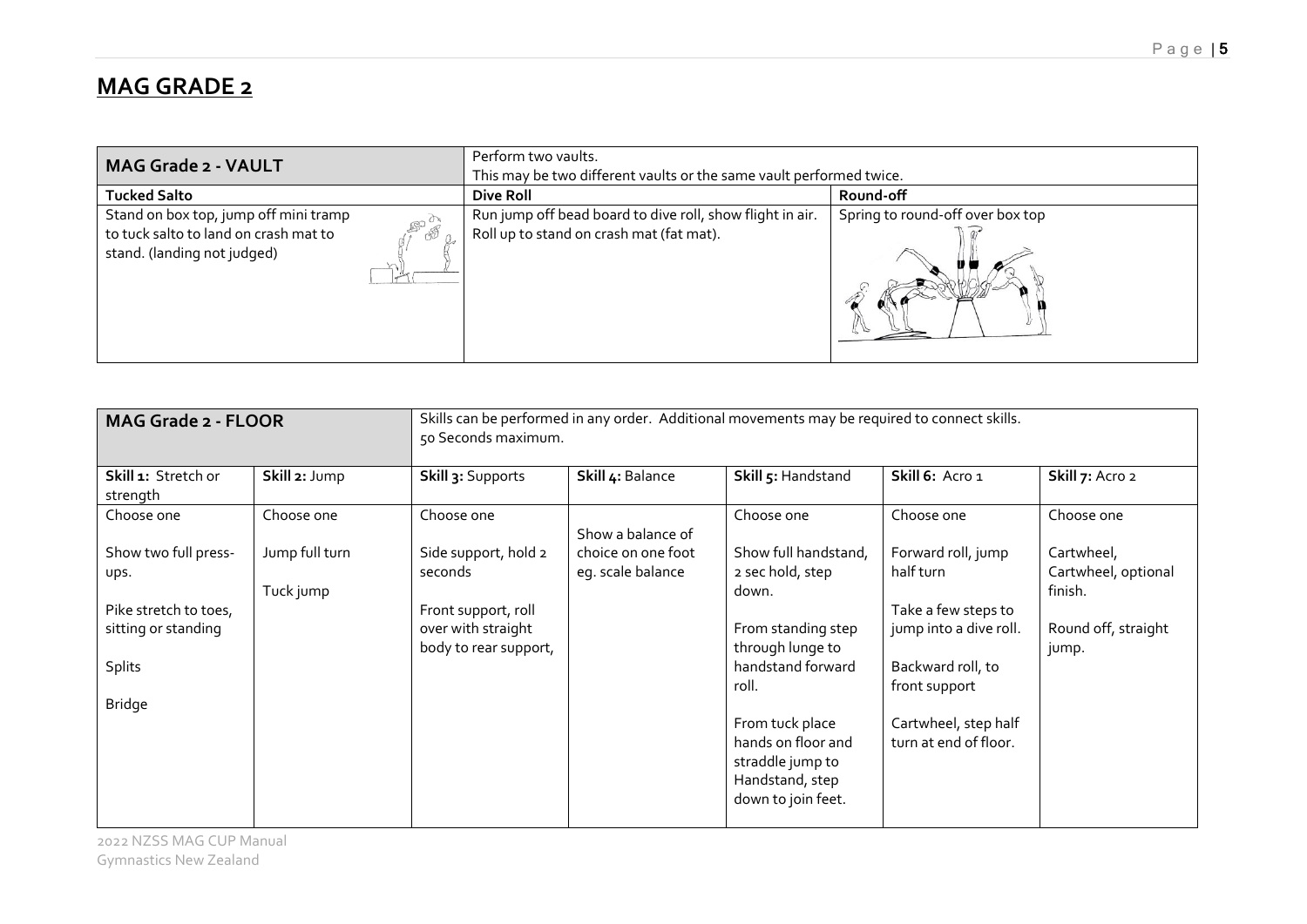| <b>MAG Grade 2 - RINGS</b>                                                     | Perform the following routine in order                                                                      |                         |                                             |                                                           |  |
|--------------------------------------------------------------------------------|-------------------------------------------------------------------------------------------------------------|-------------------------|---------------------------------------------|-----------------------------------------------------------|--|
| L hold                                                                         | <b>Inverted Hang</b>                                                                                        | <b>Inverted Pike</b>    | <b>Inverted Hang</b>                        | <b>Dismount</b>                                           |  |
| Start hanging on rings. Lift legs<br>up L hold position hold for 2<br>seconds. | Lift legs through tuck to<br>inverted tuck then stretch to<br>inverted hang hold (straight) (2<br>seconds). | Lower to inverted pike, | Lift with straight legs to<br>inverted hang | Lower to 3 swings to dismount<br>on the third back swing. |  |

| <b>MAG Grade 2 - PARALLEL BAR</b>                                              | Perform the following routine in order                                                            |                     |                                                                                                                      |  |
|--------------------------------------------------------------------------------|---------------------------------------------------------------------------------------------------|---------------------|----------------------------------------------------------------------------------------------------------------------|--|
| L sit                                                                          | <b>Skill Choice</b>                                                                               | <b>Swings</b>       | Dismount                                                                                                             |  |
| From a box, place hands on end of bars,<br>jump to momentary straight support. | Choose one                                                                                        | Swing back          | Choose one                                                                                                           |  |
| Lift legs to L sit (2 Seconds)                                                 | From L hold lift legs to horizontal push<br>forward                                               | Swing forward, back | On back swing, release bar (connected<br>to last of three swings) to land on mat,<br>body at bar height on dismount. |  |
|                                                                                | Dip Arms - In straight body hold, dip<br>arms (bent), and back up. Lift legs to<br>initiate swing |                     | Dismount on last swing over side of bar.                                                                             |  |

| <b>MAG Grade 2 - HIGH BAR</b>                              | Perform the following routine in order                      |                                                            |                                            |                                                     |
|------------------------------------------------------------|-------------------------------------------------------------|------------------------------------------------------------|--------------------------------------------|-----------------------------------------------------|
| L Hold                                                     | <b>Assisted Circle-up</b>                                   | Cast                                                       | Two connected tap swings                   | Dismount                                            |
| From hang, lift legs to<br>horizontal to hold (2 Seconds). | From L Hold, assisted Circle up<br>to front support on bar. | Cast to minimum $45^\circ$ , push<br>backwards into swings | Swing forward, back<br>Swing forward, back | At back of third long swing<br>release bar to land. |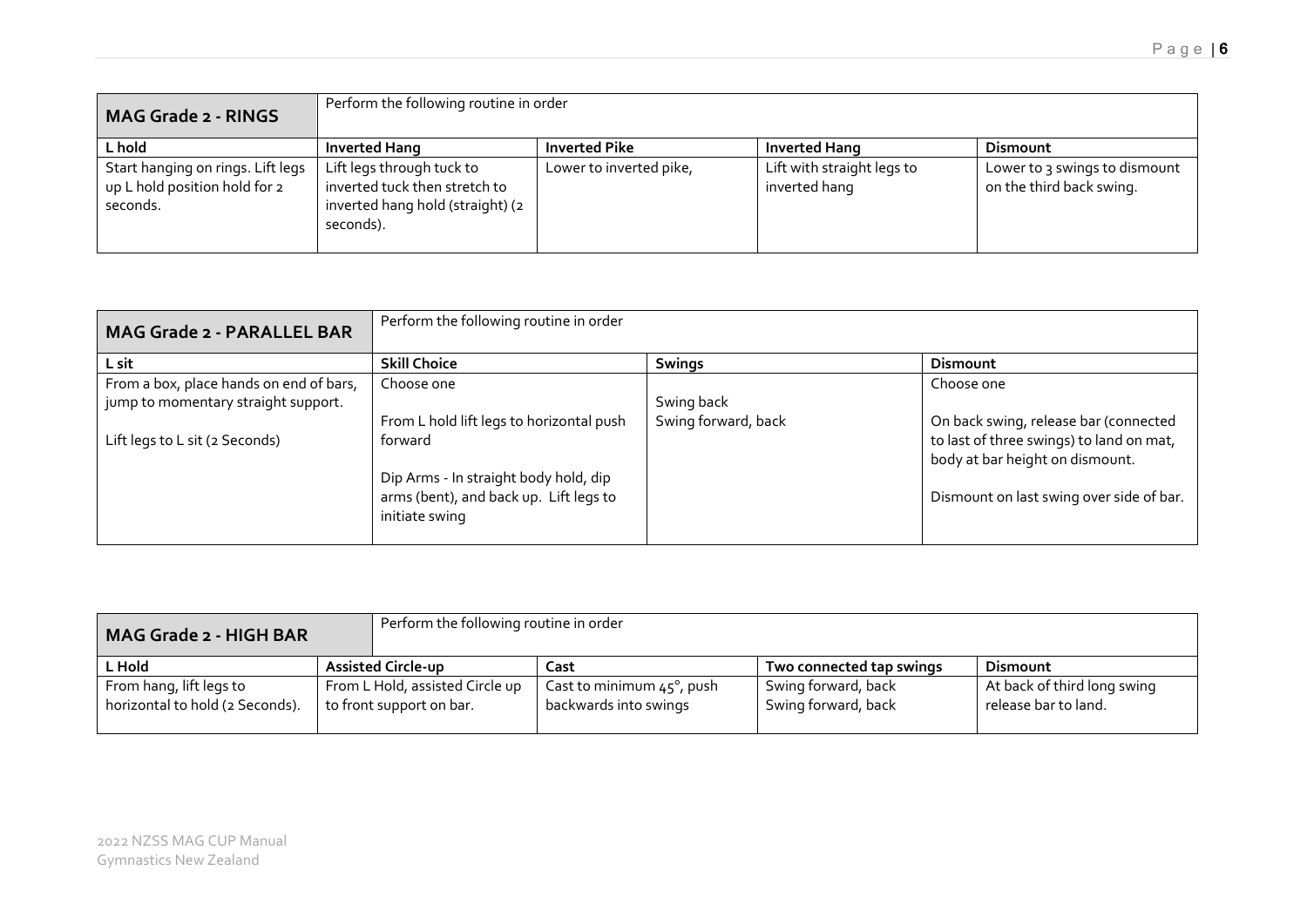## **MAG GRADE 3**

| MAG Grade 3 - VAULT                                                                                   | Perform two vaults.<br>This may be two different vaults or the same vault performed twice.                           |  |
|-------------------------------------------------------------------------------------------------------|----------------------------------------------------------------------------------------------------------------------|--|
| <b>Front Salto</b>                                                                                    | Front Salto - Forward stretched                                                                                      |  |
| Run to jump off beat board to<br><b>ASO</b><br>tuck front salto (landing not<br><b>ASS</b><br>judged) | Run, hurdle onto beat board, salto forward stretched to<br>land on soft landing mat (minimum of 30cm landing<br>mat) |  |

| MAG Grade 3 - FLOOR                          |                             | Skills can be performed in any order. Additional movements may be required to connect skills.<br>50 Seconds maximum. |                                         |                                                             |                                               |                                              |
|----------------------------------------------|-----------------------------|----------------------------------------------------------------------------------------------------------------------|-----------------------------------------|-------------------------------------------------------------|-----------------------------------------------|----------------------------------------------|
| Skill 1: Stretch or<br>strength              | Skill 2: Jump               | Skill 3: Supports                                                                                                    | Skill 4: Balance                        | Skill 5: Handstand                                          | Skill 6: Acro 1                               | Skill 7: Acro 2                              |
| Choose one                                   | Choose one                  | Choose one                                                                                                           | Show a balance of<br>choice on one foot | Choose one                                                  | Choose one                                    | Choose one                                   |
| Show two full press-<br>ups.                 | Jump full turn<br>Tuck jump | Side support, hold 2<br>seconds                                                                                      | eq. scale balance                       | Backward Roll to pike<br>From straddle place                | Forward roll, jump<br>half turn               | Cartwheel,<br>Cartwheel, optional<br>finish. |
| Pike stretch to toes,<br>sitting or standing |                             | Front support, roll<br>over with straight<br>body to rear support,                                                   |                                         | hands on floor and<br>straddle jump to<br>Handstand forward | Take a few steps to<br>jump into a dive roll. | Round off, rebound,<br>to land.              |
| <b>Splits</b>                                |                             |                                                                                                                      |                                         | roll                                                        | Cartwheel, step half<br>turn at end of floor. | Round off, flic flac,                        |
| <b>Bridge</b>                                |                             |                                                                                                                      |                                         |                                                             |                                               | rebound.                                     |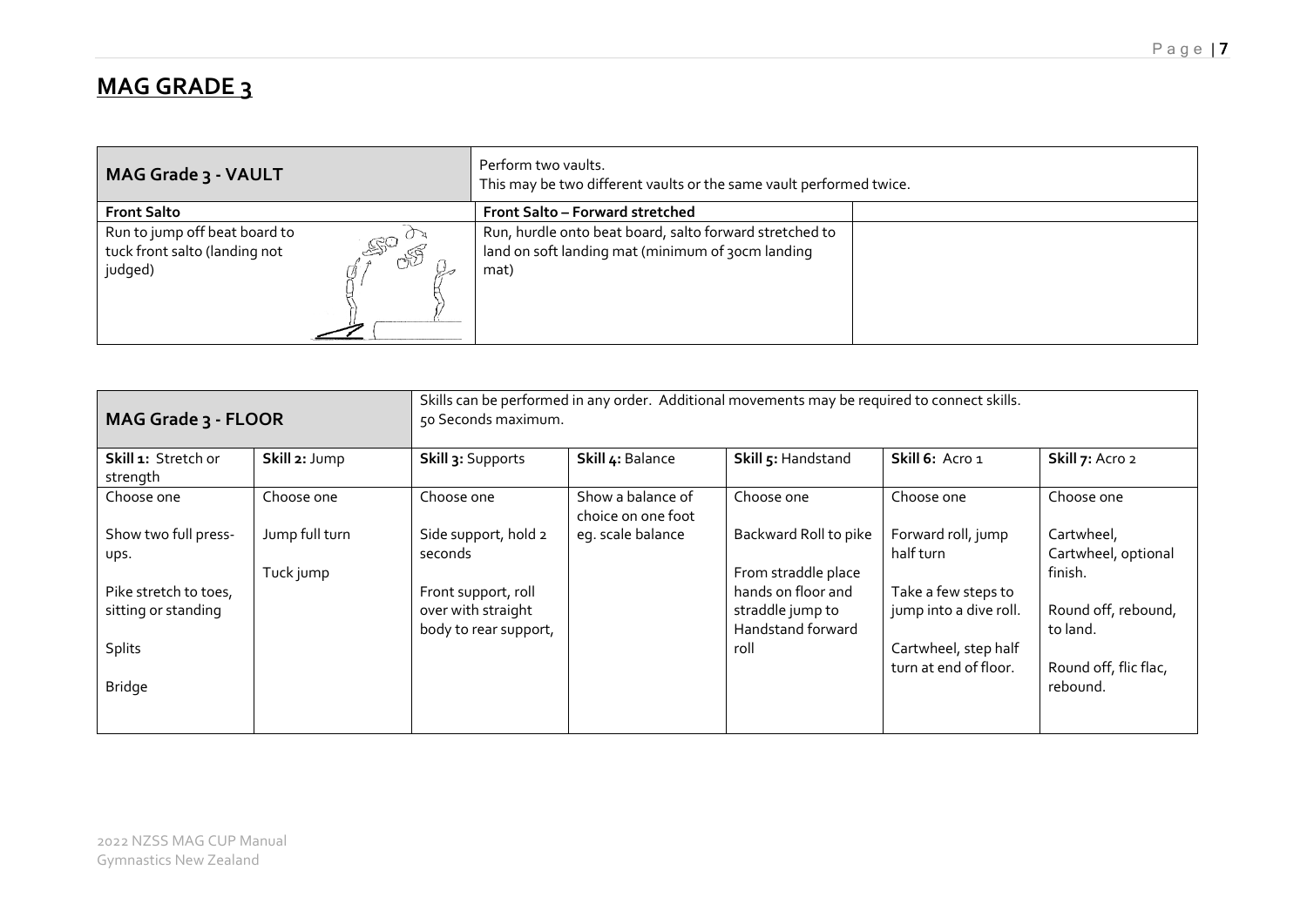| MAG Grade 3 - RINGS                           |              | Create routine with the following options and perform routine in the following order |                                                  |                                                             |
|-----------------------------------------------|--------------|--------------------------------------------------------------------------------------|--------------------------------------------------|-------------------------------------------------------------|
| <b>Start Options</b>                          | <b>Holds</b> | <b>Inverted Hangs</b>                                                                | <b>Swings</b>                                    | <b>Dismount</b>                                             |
| Choose one                                    | Choose one   | Perform both:                                                                        | From inverted, cast to three<br>long hang swings | Choose one                                                  |
| From hang momentary chin up,<br>lower to hang | L hold       | Inverted pike (2 sec)                                                                |                                                  | Dismount on third back swing,<br>swing to reach minimum 45° |
|                                               | L sit        | Dorsal Hang (2 sec)                                                                  |                                                  | from lower vertical.                                        |
| Assisted lift to front support<br>(2sec)      |              |                                                                                      |                                                  | <b>Tuck Salto Dismount</b>                                  |

| MAG Grade 3 - PARALLEL BAR                                                                                   | Perform routine in the following order                                                                                                                       |                                                                     |                                                                                                                                                                                   |
|--------------------------------------------------------------------------------------------------------------|--------------------------------------------------------------------------------------------------------------------------------------------------------------|---------------------------------------------------------------------|-----------------------------------------------------------------------------------------------------------------------------------------------------------------------------------|
| <b>Basket Swing</b>                                                                                          | <b>Skill Choice</b>                                                                                                                                          | <b>Swings</b>                                                       | <b>Dismount</b>                                                                                                                                                                   |
| Place hands in middle of rail, jump to<br>basket swing back to stand. Jump to<br>momentary straight support. | Choose one<br>L-Sit (2 sec), lift legs to V (above<br>horizontal), push forward<br>Upper arm dip - lower to upper arm<br>support and push back up to support | Swing forward, back<br>Swing forward, back<br>Body above bar height | Choose one<br>On back swing, release bar (connected<br>to last of three swings) to land on mat,<br>body above bar height on dismount.<br>Dismount on last swing over side of bar. |

| MAG Grade 3 - HIGH BAR                                                                                                                                                                                                                    |                     | Perform routine in the following order                                         |                                                                                           |                                                                                          |
|-------------------------------------------------------------------------------------------------------------------------------------------------------------------------------------------------------------------------------------------|---------------------|--------------------------------------------------------------------------------|-------------------------------------------------------------------------------------------|------------------------------------------------------------------------------------------|
| Mount                                                                                                                                                                                                                                     | Cast                | <b>Back Hip Circle to underswing</b>                                           | Two tap swings                                                                            | Mixed grip to dismount                                                                   |
| Choose one<br>Chin up circle over to front<br>support. OR<br>From hang, lift legs to bar,<br>press legs backward to two<br>tension swings (tight arch, dish,<br>tight arch dish) immediately<br>pull over the front support<br>positions. | Cast to horizontal, | From cast, immediate back hip circle<br>immediately followed by<br>underswing. | From underswing, perform<br>two tap swings.<br>Swing forward, back<br>Swing forward, back | From second tap swing, swing<br>forward, 1/2 turn to mixed grip<br>and dismount to feet. |

2022 NZSS MAG CUP Manual Gymnastics New Zealand